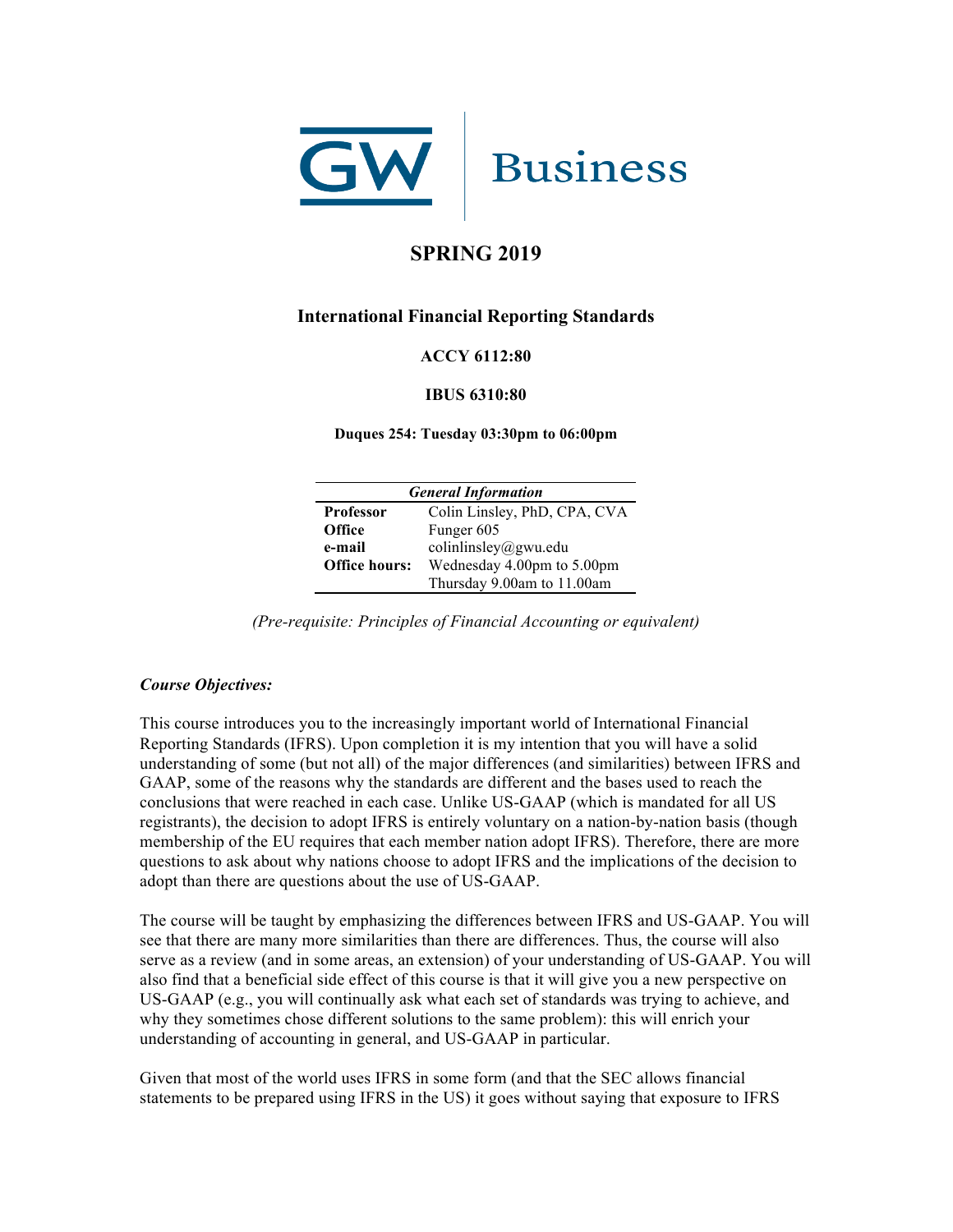(being "financially bi-lingual) is extremely valuable. Indeed, the CPA exam now examines students' familiarity with IFRS. Thus, MACCY students will be studying material that is essential for professional success. Non-MACCY students will be sending a signal to employers about their recognition of the global dimension of business.

Attendance is mandatory. Please display your name in front of you so that I may better learn who you are, and so that I can more easily call on you.

There is no material that you need to buy. All notes will be placed on Blackboard.

# *Expected Time Commitment:*

It is expected that, in general, you will commit around 2 hours of independent work (i.e. work outside the classroom) for each hour of class time. Over the course of a 7-week module, it is therefore expected that students will spend 17.5 hours of in-class instruction and 38.75 hours outside of class - preparing for class, doing assignments and taking the final exam.

## *Grades:*

| <b>Grade Determination</b> |      |  |
|----------------------------|------|--|
| Quizzes: $5 \times 5\%$    | 25%  |  |
| Participation              | 10%  |  |
| Final                      | 65%  |  |
| Total                      | 100% |  |

# *Course Materials:*

I will post all the required materials on BlackBoard. You do not need to purchase any materials.

### *Academic Integrity:*

The following is taken from the GW website:

 

"The Code of Academic Integrity is a part of the Guide to Student Rights & Responsibilities and:

- Sets minimum standards for academic student conduct
- Defines the rights of students charged with an academic disciplinary violation
- Lists the procedures for resolving academic disciplinary matters
- Provides guidance for academic disciplinary sanctions
- Addresses other issues regarding academic student conduct

All students--undergraduate, graduate, professional full time, part time, law, etc.--must be familiar with and abide by the provisions of the Code"

<sup>&</sup>lt;sup>1</sup> The grade distribution will follow the guidelines as agreed by the School of Business.